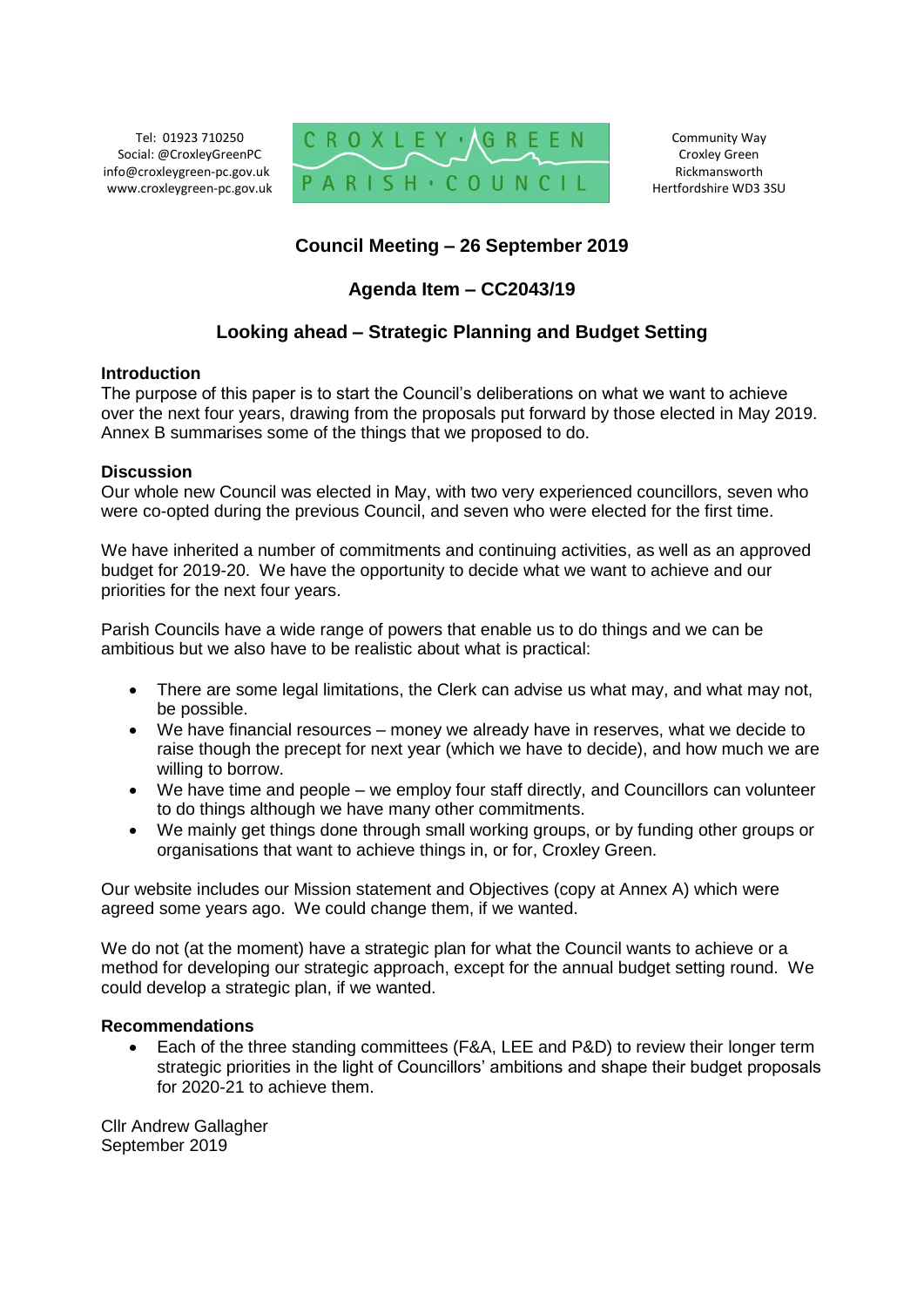# **ANNEX A KEEPING CROXLEY SPECIAL**

*"Croxley Green Parish Council is committed to promoting pride in Croxley Green by focusing on its people, community ideals, environment and the economy.*

*"We care about Croxley Green, not only for what's going on today, but what's going on for the future.*

## **COUNCIL**

## *"Mission:*

*"The Parish Council is committed to promoting pride in Croxley Green by focusing on its people, community ideals, environment and the economy" - 'Keeping Croxley Special'.*

## *"Objectives:*

- *"To encourage residents to express their views, aspirations, expectations and concerns about Croxley Green;*
- *To facilitate taking forward residents ideas in partnership with others as appropriate;*
- *To provide a professional, economic and effective service;*
- *To enable, assist and encourage other local organisations and agencies to provide, develop and extend their services;*
- *To encourage local businesses;*
- *To promote and represent the best interests of Croxley Green;*
- *To encourage the provision of recreational facilities within Croxley;*
- *To enhance the use of the natural environment available within the Parish.*

*"The Council raises its money to perform its functions through taxation, the Precept, from the residents of Croxley Green. This Precept is collected for the Parish Council by TRDC each year via TRDC's general taxation demand to residents and passed to the Parish Council in two half year payments – one in April and the other in September.*

*"The Council each year considers its budget requirement, usually between November to January of the successive year, to perform the services it undertakes on behalf of the residents and taking into account any income that may be forthcoming this determines the Precept. It is to be noted that the Council's Budget may differ from the Precept as the budget takes account of any other income that the Council derives from other sources.*

*"Where the Parish Council does not have specific powers to enable them to develop their role the Local Government Act 1972, Section 137, provides the Parish with the power to spend a limited amount on activities for which it has no specific power, but which the Council considers 'will bring direct benefit to the area, or any part of it or all or some of its inhabitants.' The Local Government and Housing Act 1989 added the requirement that the benefit obtained should be commensurate with the expenditure incurred.*

## **NEIGHBOURHOOD PLAN**

As well as the planning policies which can be applied by the local planning authority (Three Rivers District Council) the Neighbourhood Plan includes a number of related "Aims" which are not planning policies but which represent the community's aspirations.

Many of them require the Parish Council to do something – we need to find ways to put them into practice.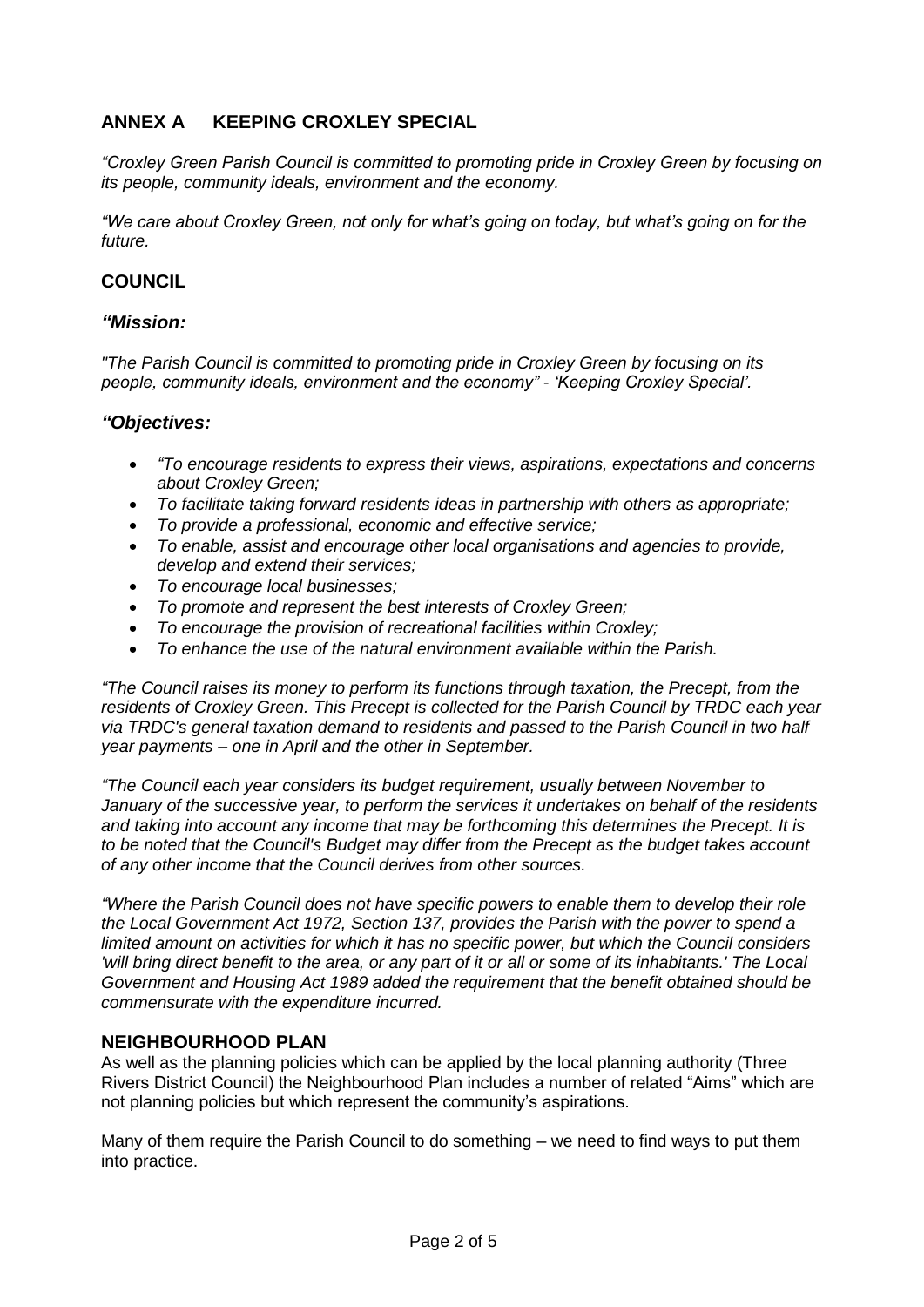# **ANNEX B ELECTION CAMPAIGNING**

## DICKINSONS WARD

### *Six councillors for Dickinsons Ward:*

- *Secure the future of the Red Cross Centre as a resource for the whole community and ensure it is sustainably funded.*
- *Take full responsibility for the Green and Stones Orchard, which we have maintained for many years under contract to TRDC.*
- *Engage with residents through traditional and web-based media, including social media.*
- *Foster, promote and enhance a sense of community within Croxley Green.*
- *Get the best value for money from the Council Tax precept and the Council's reserves.*

#### *Nigel Cole:*

• *If elected I will continue to protect our local green spaces from the depredations of over development and over attention.* 

#### *Andrew Gallagher:*

• *If elected, my priority would be to strengthen the Council's links within the Community, to work together for the benefit of all.* 

#### *Andy Hobbs:*

- *If elected I will continue commenting on developments in the area.*
- *I am campaigning for a village clock outside the station and to*
- *Extend the planter scheme to other areas.*

#### *Chris Mitchell:*

- *If re-elected I will ensure the Neighbourhood Plan is fully implemented by TRDC,*
- *Challenge proposed over-developments,*
- *Work towards saving the Red Cross Centre and*
- *Negotiate with TRDC to transfer control of the Green and Stones Orchard.*

#### *David Montague:*

- *I am leading a working group to review our New Year "Fireworks on the Green" event.*
- *A strong and independent Parish Council is essential to ensure the needs of the residents are heard when trying to protect our urban and rural environment from the pressures of over development.*

#### *Cliff Vassiliou:*

- *My main aim is to secure premises, such as the Red Cross Centre, for the benefit of local residents.*
- *To improve community policing to help residents feel safer;*
- *To work with residents to protect our green spaces against unsustainable development;*
- *To maintain and improve support services for elderly and vulnerable residents*

## INDEPENDENTLY:

## *Karen Taylor:*

- *Born and living in Croxley Green, I care about the area and its future*
- *I want to become more active in the decisions that affect Croxley Green.*
- *Bring my experience of working with people, resolving the issues which affect them and forward planning for a better future*
- *Enthusiastic and committed, looking forward to working with the team to ensure Croxley remains a great place*

## *David Tobin:*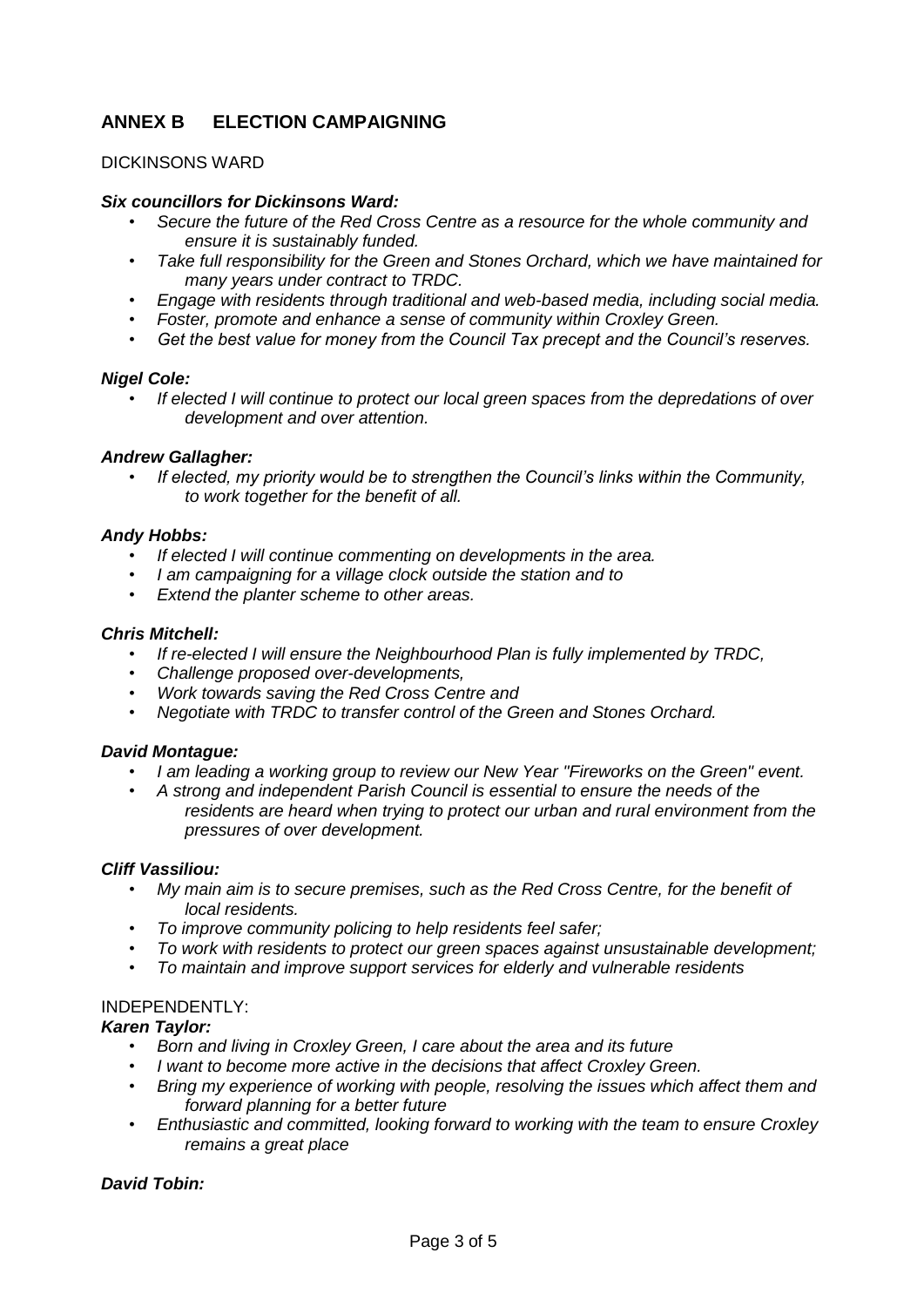- *I want to contribute to the safe keeping of the wonderful resources on our doorstep.*
- *I hope to bring my experience to help the Council continue to run efficiently*

## DURRANTS WARD

#### *Emily Benner:*

- *Maintain our village atmosphere and continue adding a different viewpoint to the Council*
- *Represent your views to keep Croxley special*
- *Improve Councillor visibility*
- *Support in saving the Red Cross Centre*
- *Youth Club / activities*
- *Local business festival*
- *Annual Quiz night*
- *Women's self-defence classes*
- *Community calendar*
- *Outdoor cinema (planning for 2020)*

### *Adam Birch:*

- *Young families*
	- o *Support local playground development*
	- o *Guided nature walks for young children*
	- o *Support grant applications from schools*
	- o *Inspire young children to become eco-literate*
	- o *Opportunities for young children to reduce, reuse and recycle*
	- o *Promote sustainability in young families*
- *Planning & Development – keep Croxley Green* 
	- o *Use the Neighbourhood Plan to fight overdevelopment*
	- o *Partner with Woodland Trust, Herts & Middlesex Wildlife Trust to fight proposed Green Belt development*
	- o *Negotiate transfer of ownership of the Green and Stones Orchard to CGPC*
	- o *Support members of the public facing planning applications detrimental to their own home*
- *Raise profile of Parish Council and drive a sense of community* 
	- o *Join forces with groups like CGRA and fight for community assets*
	- o *Encourage the public to attend council meetings and tell us what matters*
	- o *Promote the many valuable events CGPC runs*

#### *Susan Hughes:*

- *Keen to help local businesses*
- *Wants to give a voice to local Children focusing on activities and groups they might like to get involved in.*

#### *Martin Jacob:*

• *[to be included when available].*

#### *Harry Kyriakou:*

- *Find out more about how our Parish Council works*
- *Have more say in what happens in our local community*
- *Be a voice for people in the community*
- *Local business man*

#### *Tony Walker:*

- *Local resident, children grew up here and went to local schools,*
- *Now semi-retired, bring a lifetime of experiences & a wealth of enthusiasm*